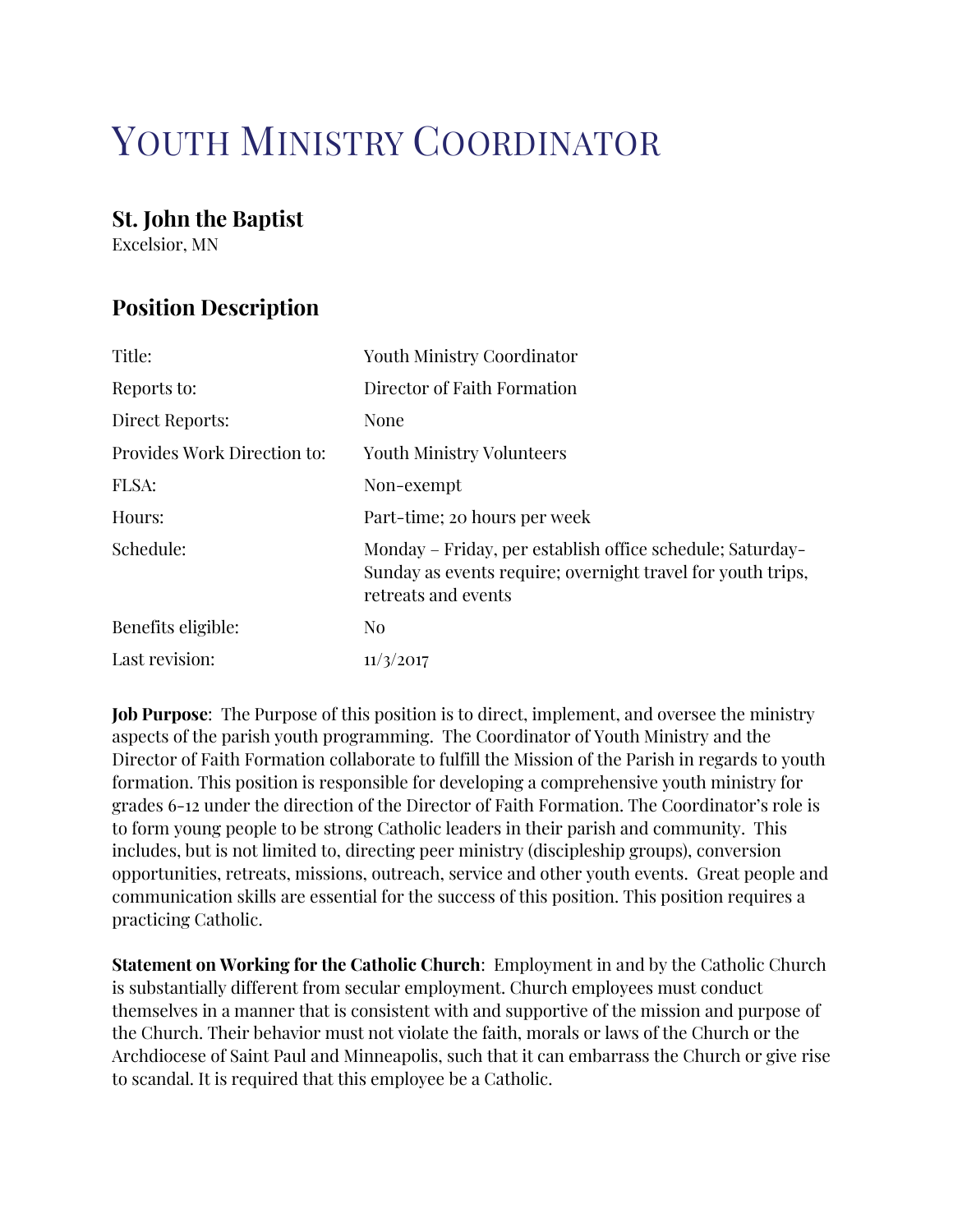#### Representative Responsibilities

- 1. Implement a comprehensive youth ministry program and establish programs and activities that will achieve this (including weekend and summer ministry opportunities)
	- Work collaboratively with the Director of Faith Formation
	- Oversee, develop, and manage ministry opportunities including resources, events, and scheduling
	- Update any existing programming to improve effectiveness
	- Arrange for sites and transportation for different ministry opportunities
	- Be an advocate for youth both in and outside of the parish
- 2. Recruit, train, and supervise adult and teen volunteers and peer ministers
	- Provide adequate training, supervision, and guidance according to parish, archdiocesan, and Catholic Mutual policies

#### 3. Responsible for administrative functions related to Youth Ministry including:

- Budgeting and fiscal responsibility
- Communicate and coordinate programs and events with the Parish Staff, parents, and parish community
- Participate in staff and parish meetings as required
- Comply with insurance guidelines for all designated programs
- Maintain effective working relationships with all of the Parish Staff and involved parishioners
- Arrange for necessary safe environment requirements

#### 4. Participate in relational ministry as needed including:

- Creating and taking advantage of opportunities to interact with both youth and the parents of youth
- Collaborate, as appropriate, with all Faith Formation programs, for continuity and necessary transitions
- Pastoral problems and conflicts, providing mentoring and pastoral ministry as needed to both adults and youth
- Attend parish liturgies and related parish events
- Attend special school events and sport functions when possible and as asked by teens

Other Responsibilities: includes other responsibilities identified as needed by the employee and approved and/or assigned by pastor.

This list of specific responsibilities is not intended to be inclusive but is intended to be representative in nature. Other specific items will arise in the course of time that will fall within the above general categories, and will become part of the Youth Coordinator's duties as long as they are within the scope of the responsibilities for this position.